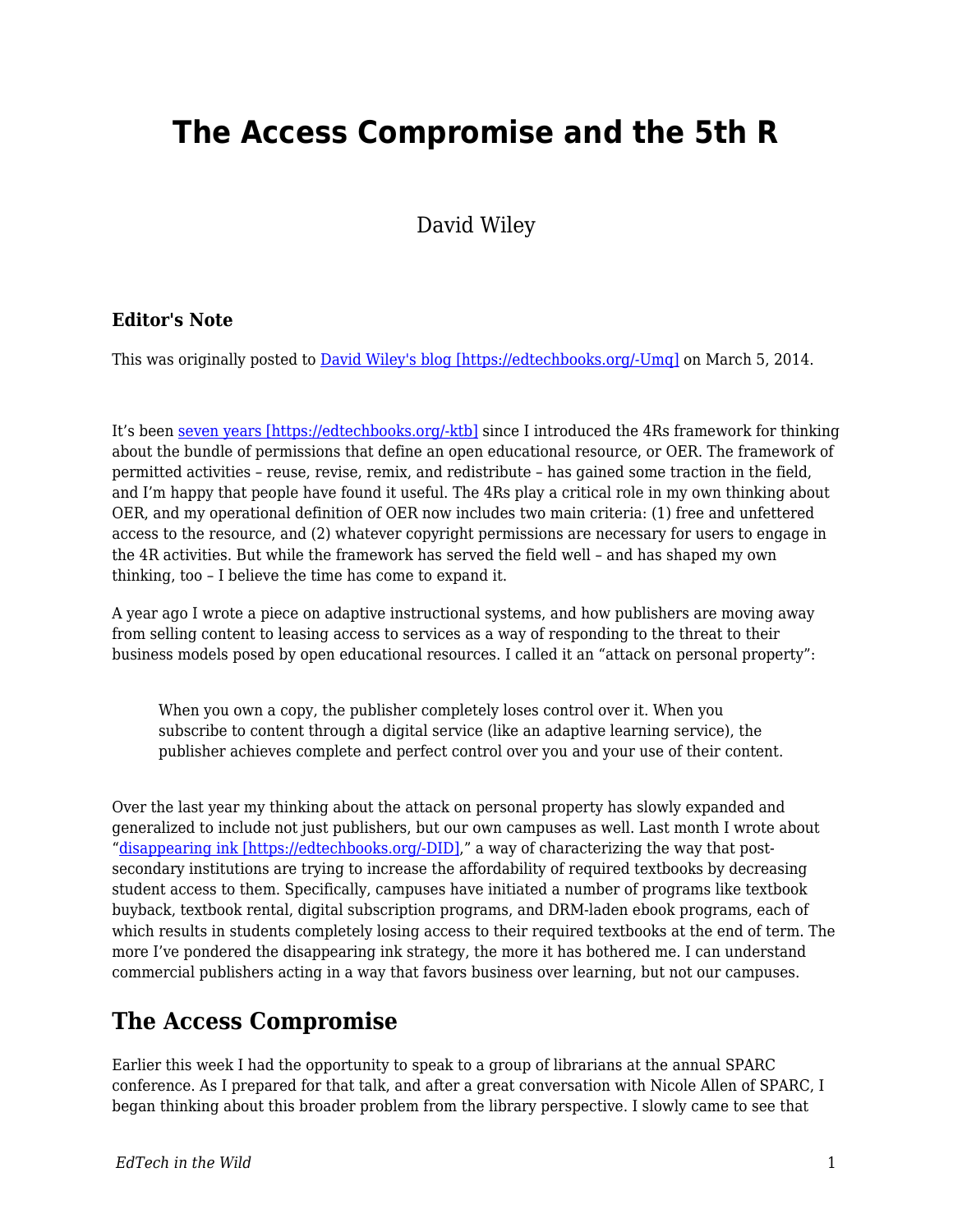libraries represent a compromise made centuries ago under a different set of circumstances.

There was a time before the invention of the printing press when books were unfathomably expensive – costing a full year's wages or more for a single volume. In this historical context where ownership of books by normal people was utterly impossible – unimaginable, even – we compromised. We said, let's gather books together in a single place and provide *access* to them. That access was limited to the privileged at first, but over time we have slowly but surely worked to democratize access to books through libraries.

Foregoing the idea of ownership and instead promoting the idea of access made sense in a world where books were incredibly scarce and new copies were too expensive for anyone but royalty to commission. However, in a world where books, journal articles, and other educational resources can be copied and distributed instantly and at essentially no cost, the "access compromise" doesn't seem like such a bargain anymore.

Unfortunately, in the higher education textbook market we see this historical story playing in reverse. Books that were once affordable enough to be owned by students have climbed in price to a point where we find our own institutions trying to persuade students to make the access compromise. That should have been the trigger. It's past time to turn the higher education textbook conversation away from access and back to personal ownership and individual control of learning content.

## **The 5th R**

Which brings us back to OER. There is no possible short- or medium-term future in which commercial publishers do what is economically and technically necessary to make it possible for students to actually own their learning content. This means that any advances toward ownership will have to come from the field of open education.

Unfortunately, we the field of open education have completely bought into the access compromise. There's not a single definition of OER I'm aware of – including my own – that speaks directly to issues of ownership. Yes, ownership is sort of implied in the "reuse" R, and is legally permitted by open licenses. But for all of their willingness to share *access* to open educational resources, how many OER publishers go out of their way to make it easy for you to grab a copy of their OER that you can own and control forever? How many OER publishers enable access but go out of their way to frustrate copying? How many more OER publishers seem to have never given a second thought to users wanting to own copies, seeing no need to offer anything beyond access?

This leads me to feel that the time has come to add a 5th R to my framework – "retain." Hopefully this 5th R will elevate the ownership conversation in the open education community, allowing us to talk about it explicitly and begin the work necessary to support and enable it directly.

# **The 5Rs of Openness**

– Retain – the right to make, own, and control copies of the content

– Reuse – the right to use the content in a wide range of ways (e.g., in a class, in a study group, on a website, in a video)

– Revise – the right to adapt, adjust, modify, or alter the content itself (e.g., translate the content into another language)